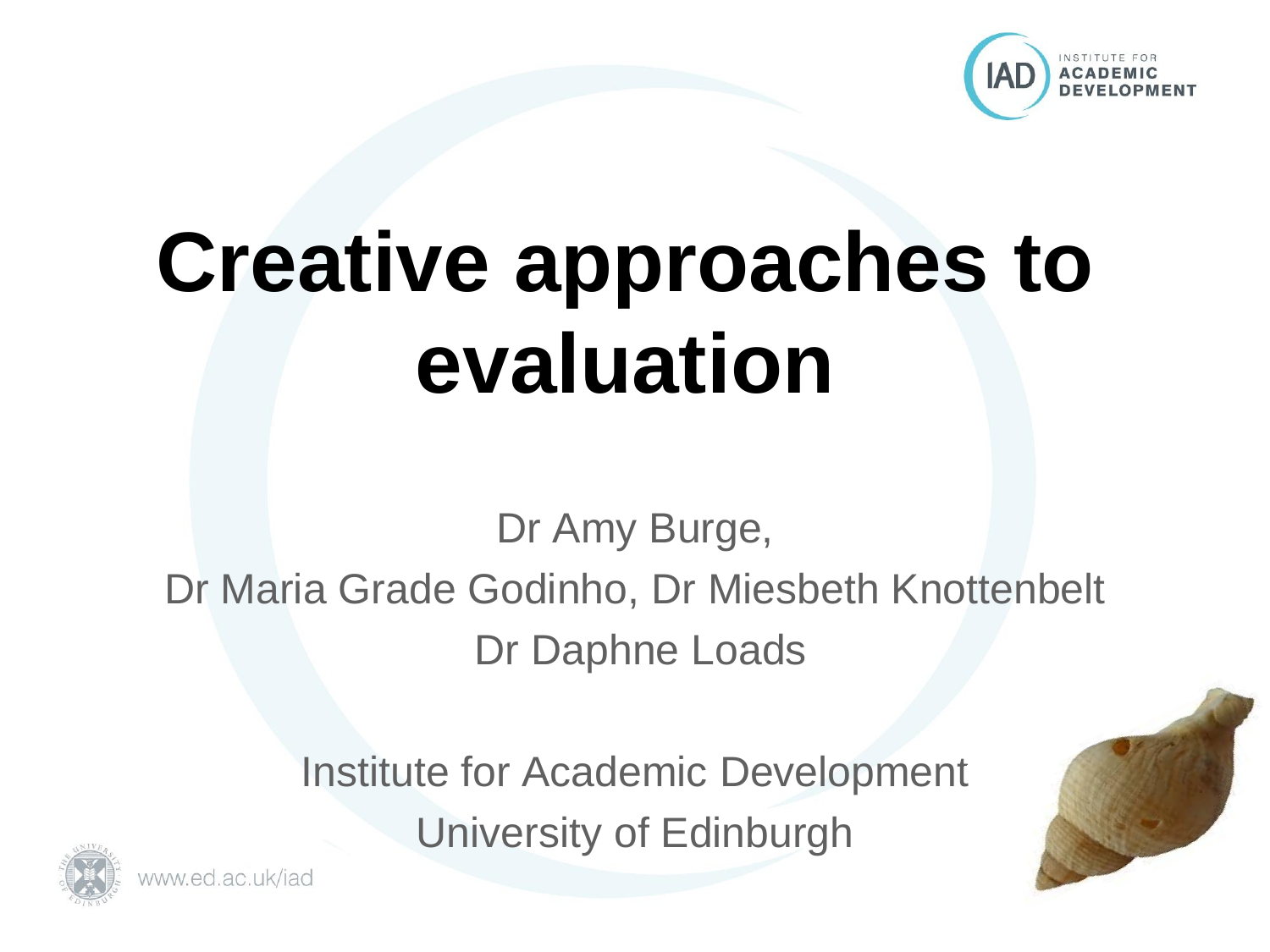

#### Evaluation in progress

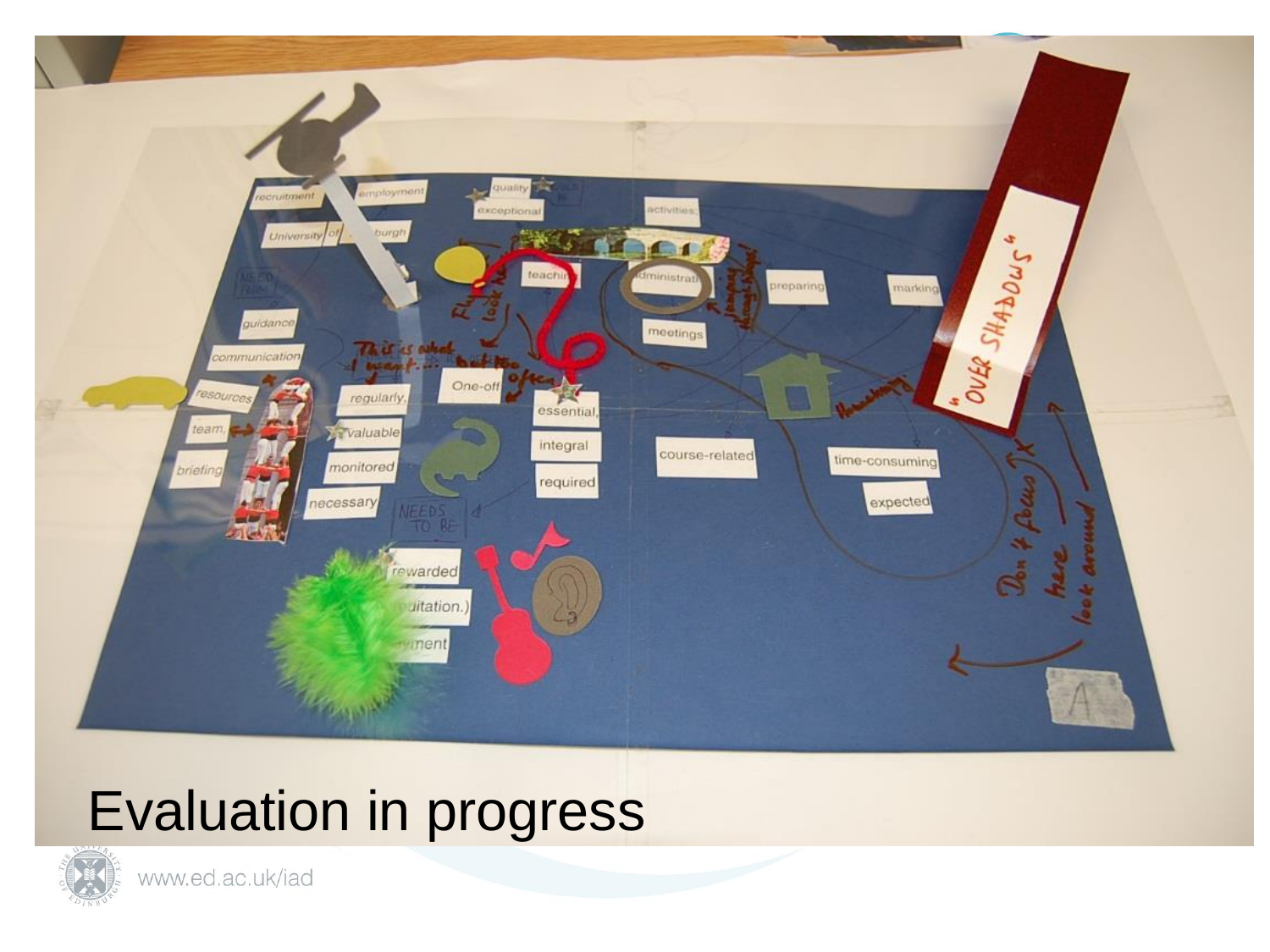

- What do we do?
- Why do we do it?
- How does it feel?
- What might you do?



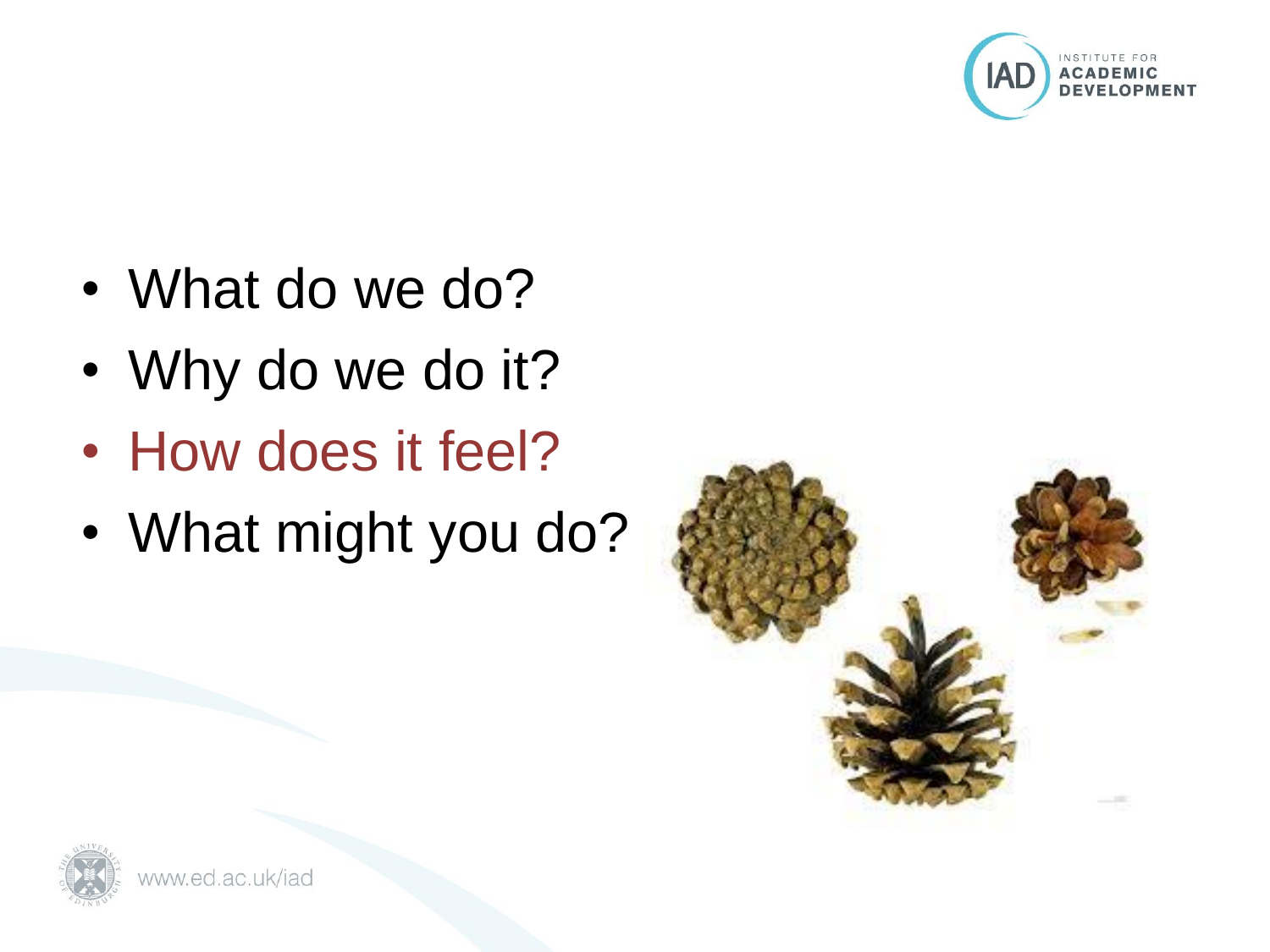

Deadline

### How does it feel?

- What have you noticed today?
- Take one object
- Take one word
- Put them together

• What do these two pieces tell you about evaluation?

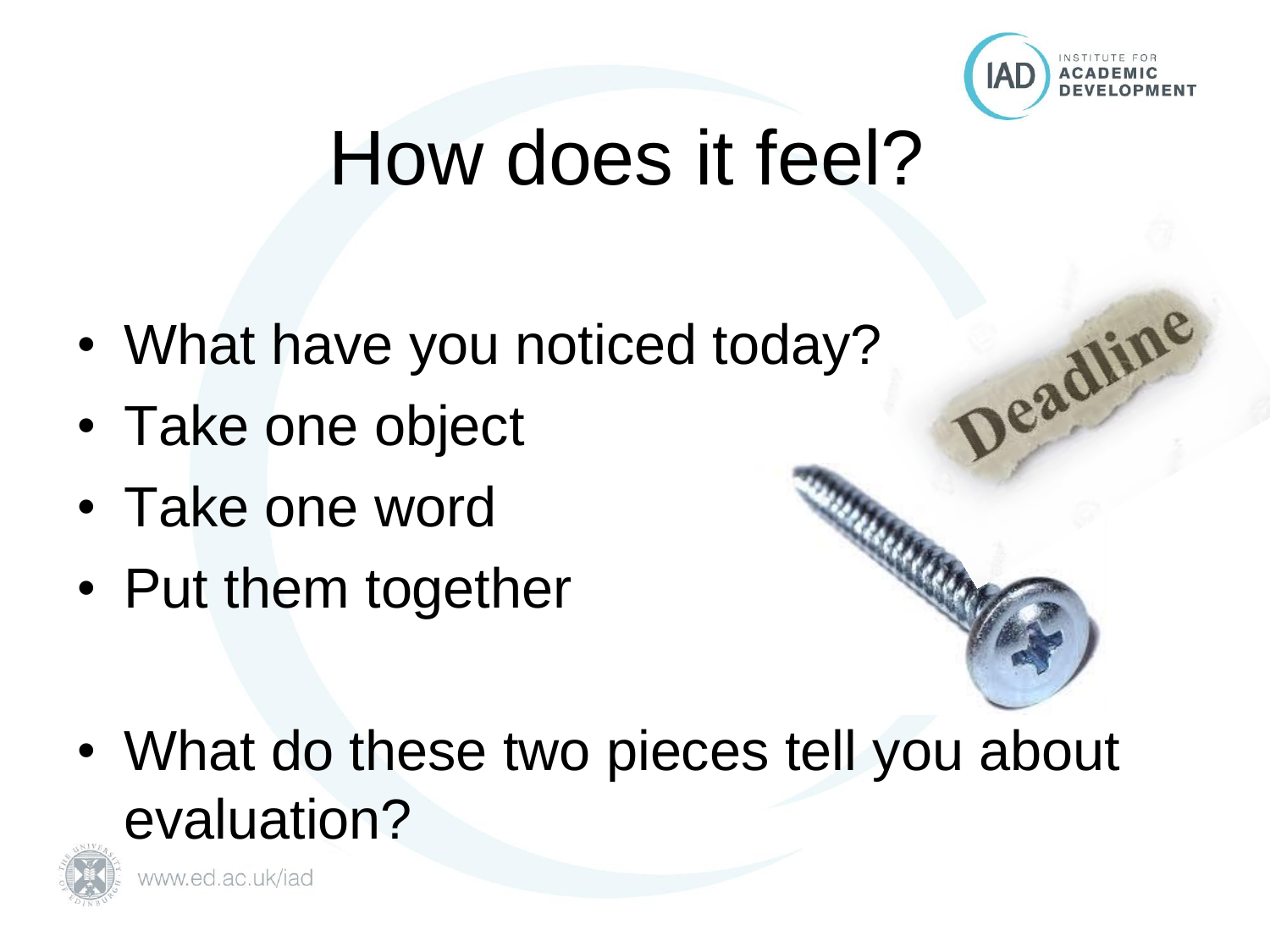

# What do we do?

Actively engage with collage, sculpture, poetry, photography and other creative ways of prompting deep thinking and feeling





www.ed.ac.uk/iad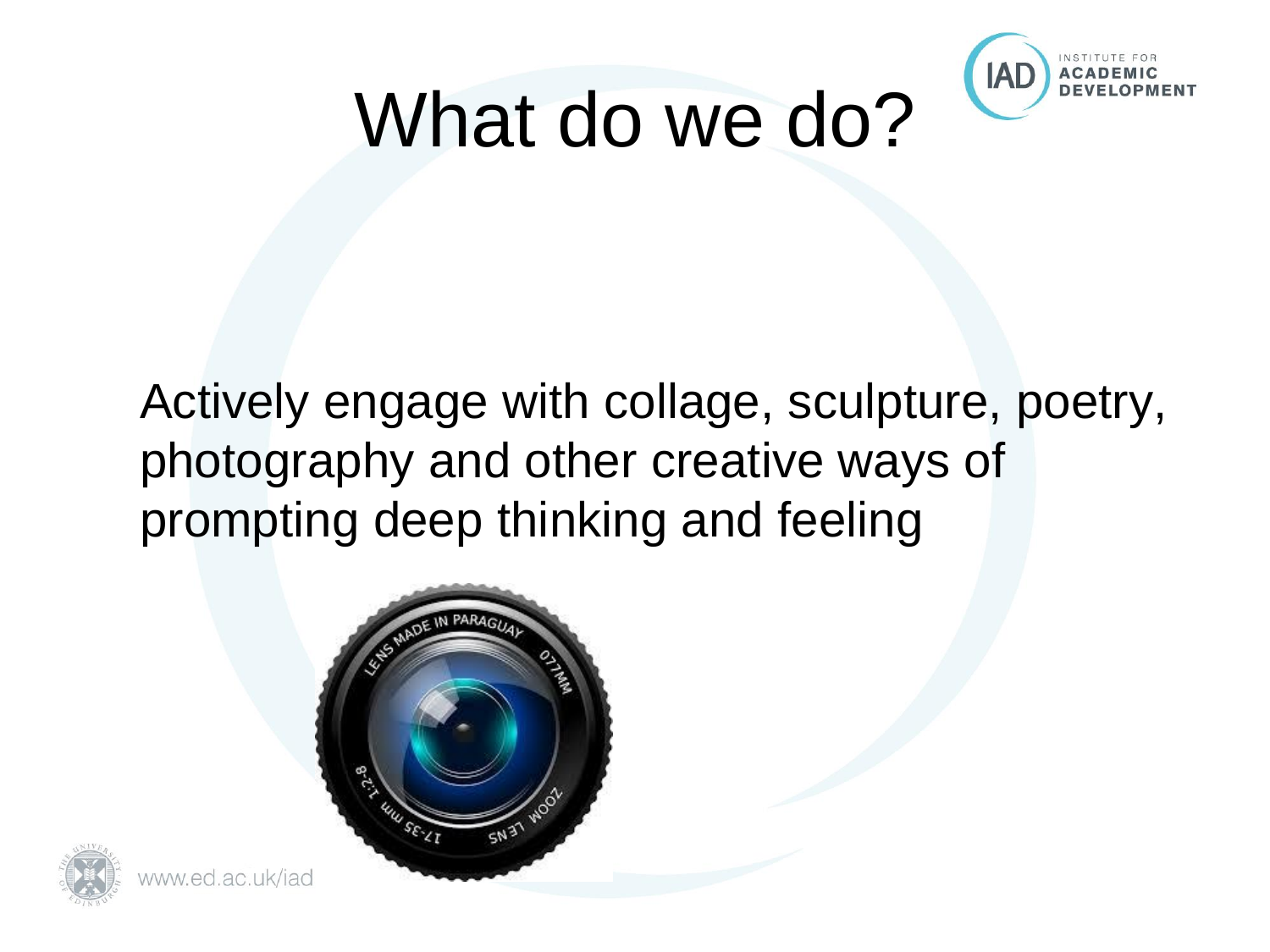

# What do we do?

• Arts-enriched development/evaluation/research

- Materials and processes
- Artefacts
- Assumptions and sensibilities



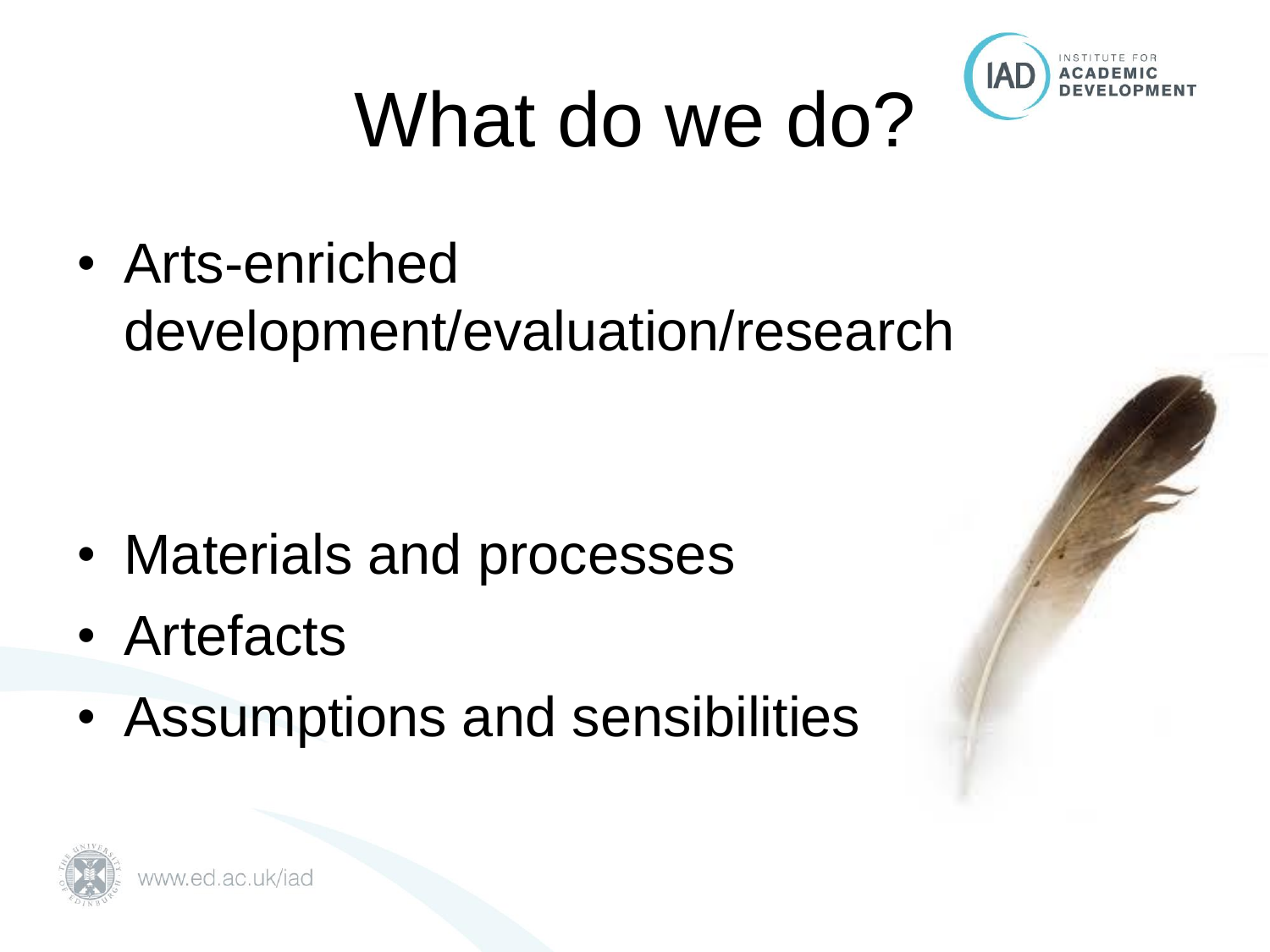

#### Cut-up and collage

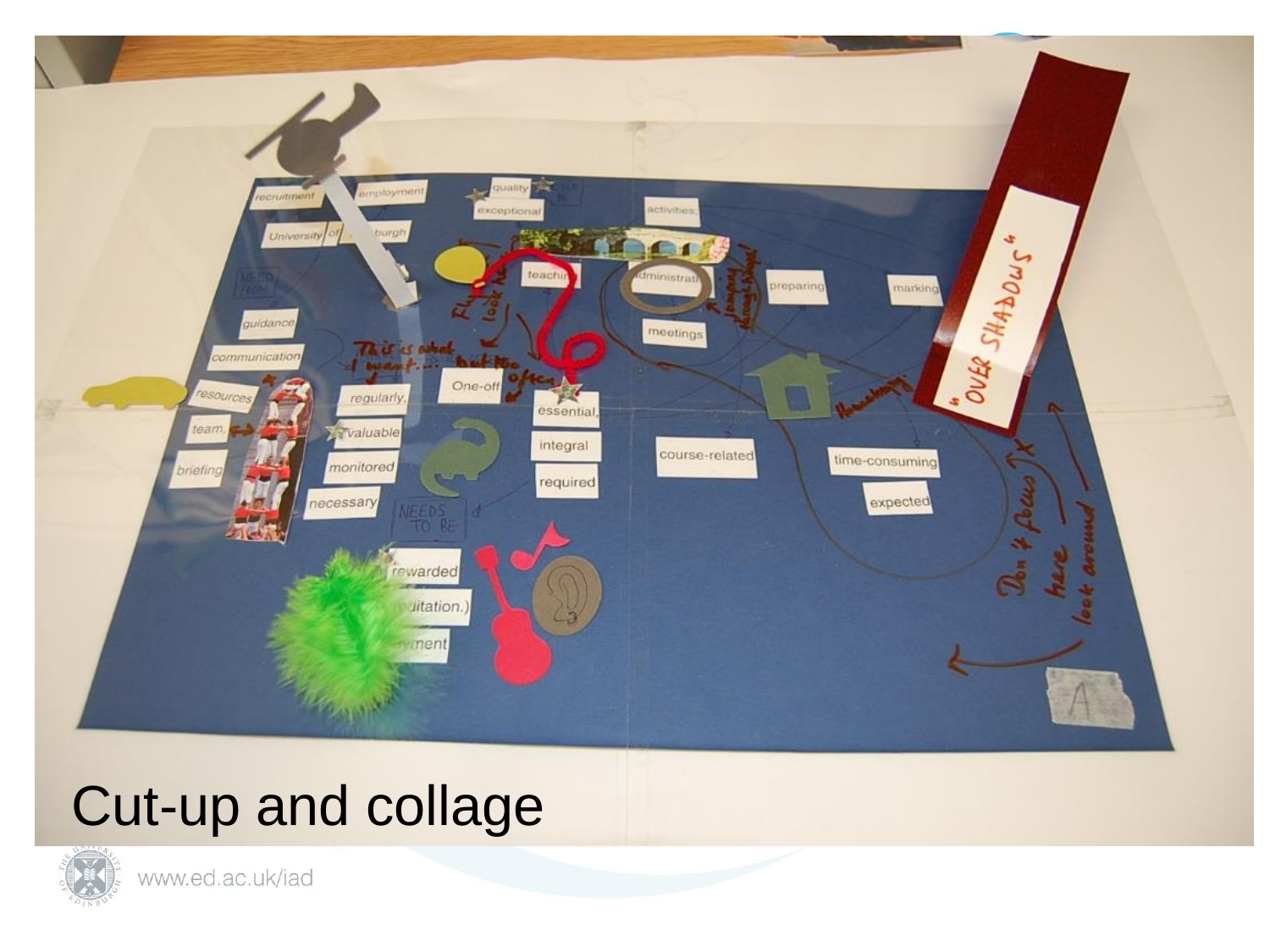

# Why do we do it?

• Restoring something that's missing

- Continuing traditions
- Rich pickings



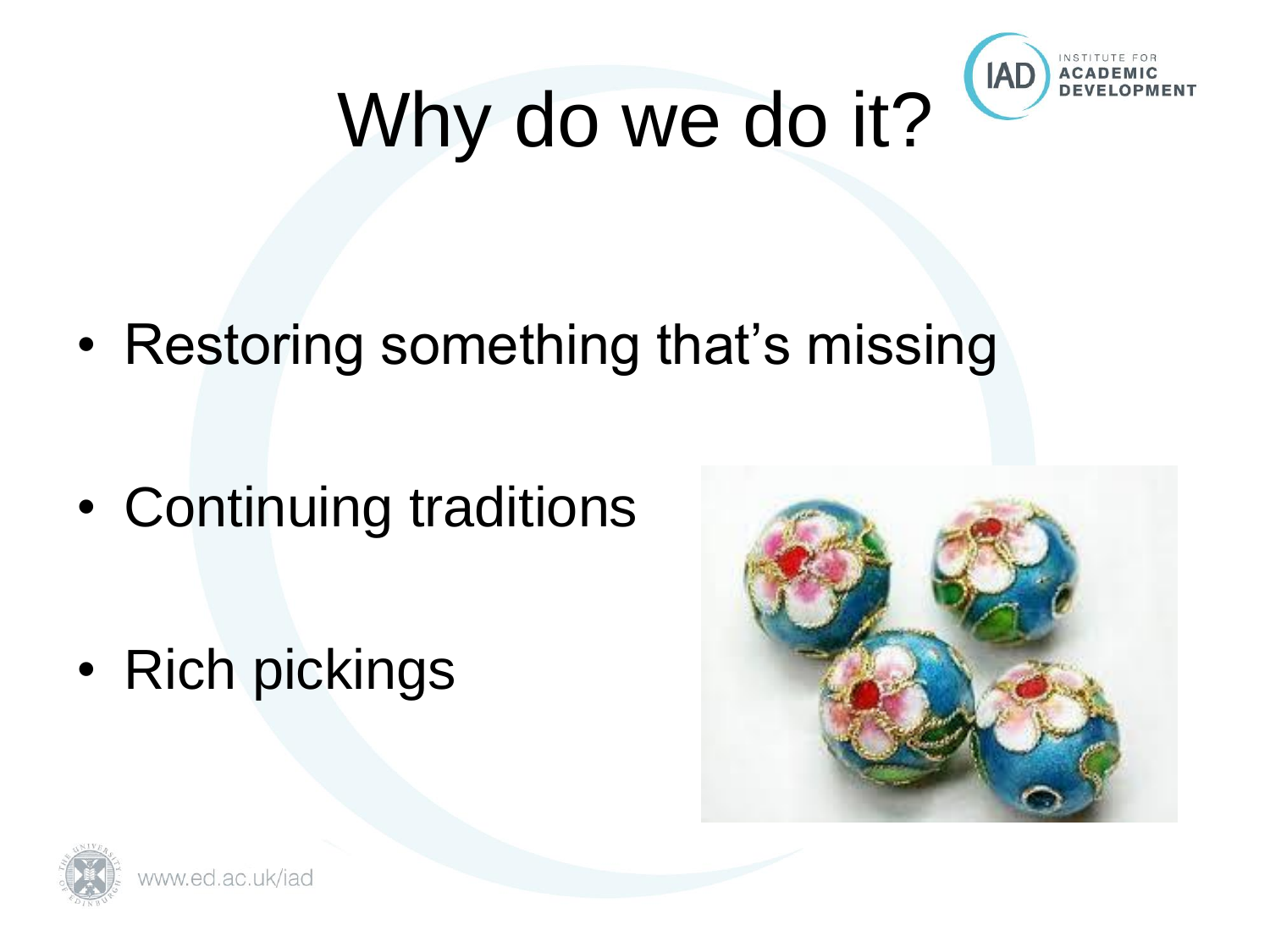# Findings



| <b>Belonging</b> | Tutors need to feel that they    |
|------------------|----------------------------------|
|                  | belong to a community of support |
|                  | for teaching and learning        |
|                  |                                  |

**Security Insecurity around employment** status; structural ambiguity of the tutor role

**Continuity Discontinuity between tutoring** tasks undertaken and broader career and personal development goals





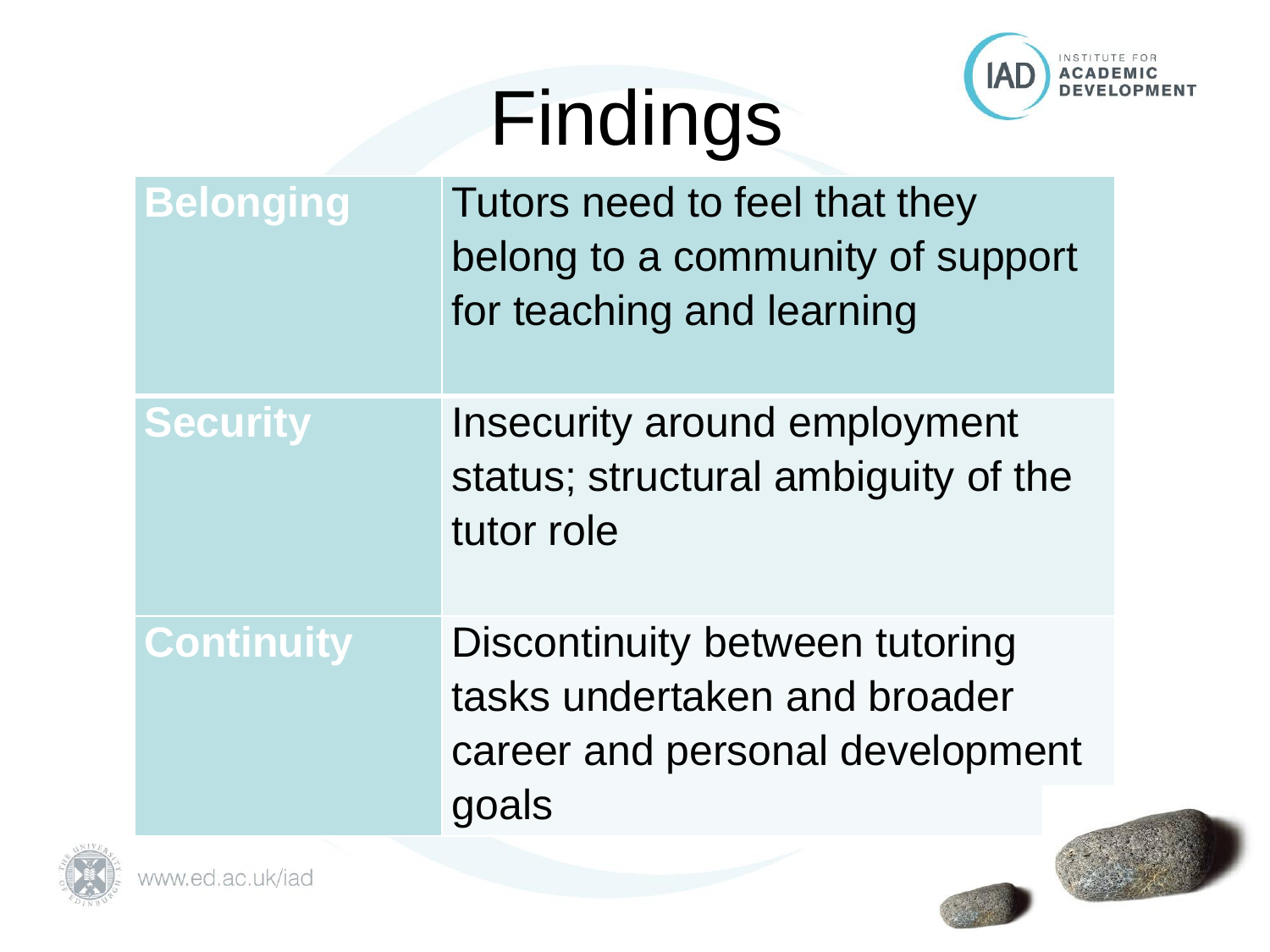

### What might you do?

#### How might you draw on these ideas and experiences?



www.ed.ac.uk/iad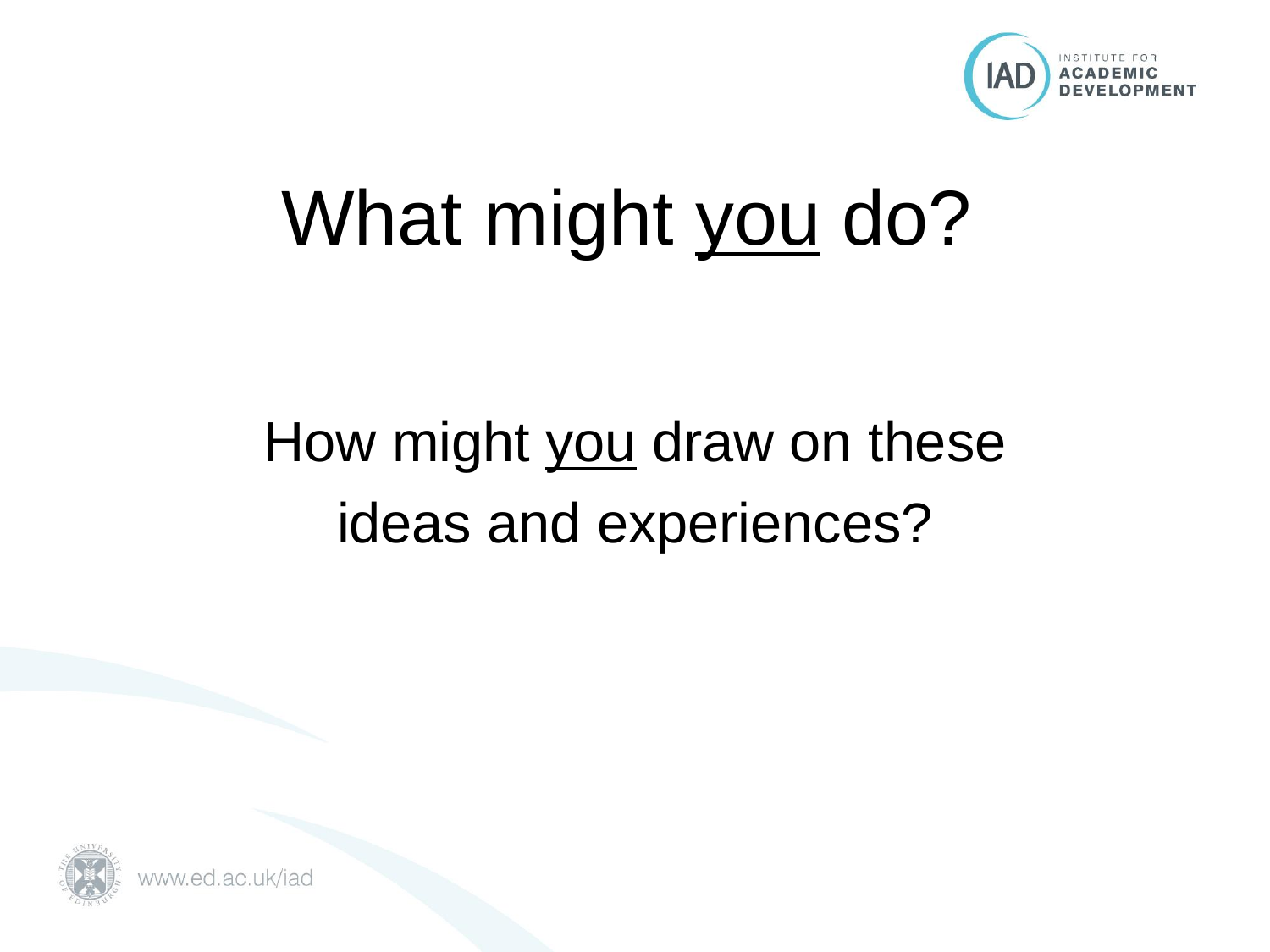## References



- Brown, J., Nolan, M., Davies,S., Nolan, J., Keady, J. (2008) Transforming students' views of gerontological nursing: Realising the potential of 'enriched' environments of learning and care: A multi-method longitudinal study *International Journal of Nursing Studies* 45 (8)1214–32
- Eisner, E. and Powell (2002) Art in Science? *Curriculum Inquiry* 32 (2) 131-60
- Loads, D. Burge, A. Grade Godinho, & Knottenbelt, M. (in press) "But we are academics!" : a reflection on using arts-based methods with academic colleagues *Teaching In Higher Education*
- Peseta, T. (2007) Troubling our Desires for Research and Writing within the Academic Development Project *International Journal for Academic Development* 12 (1) 15–23